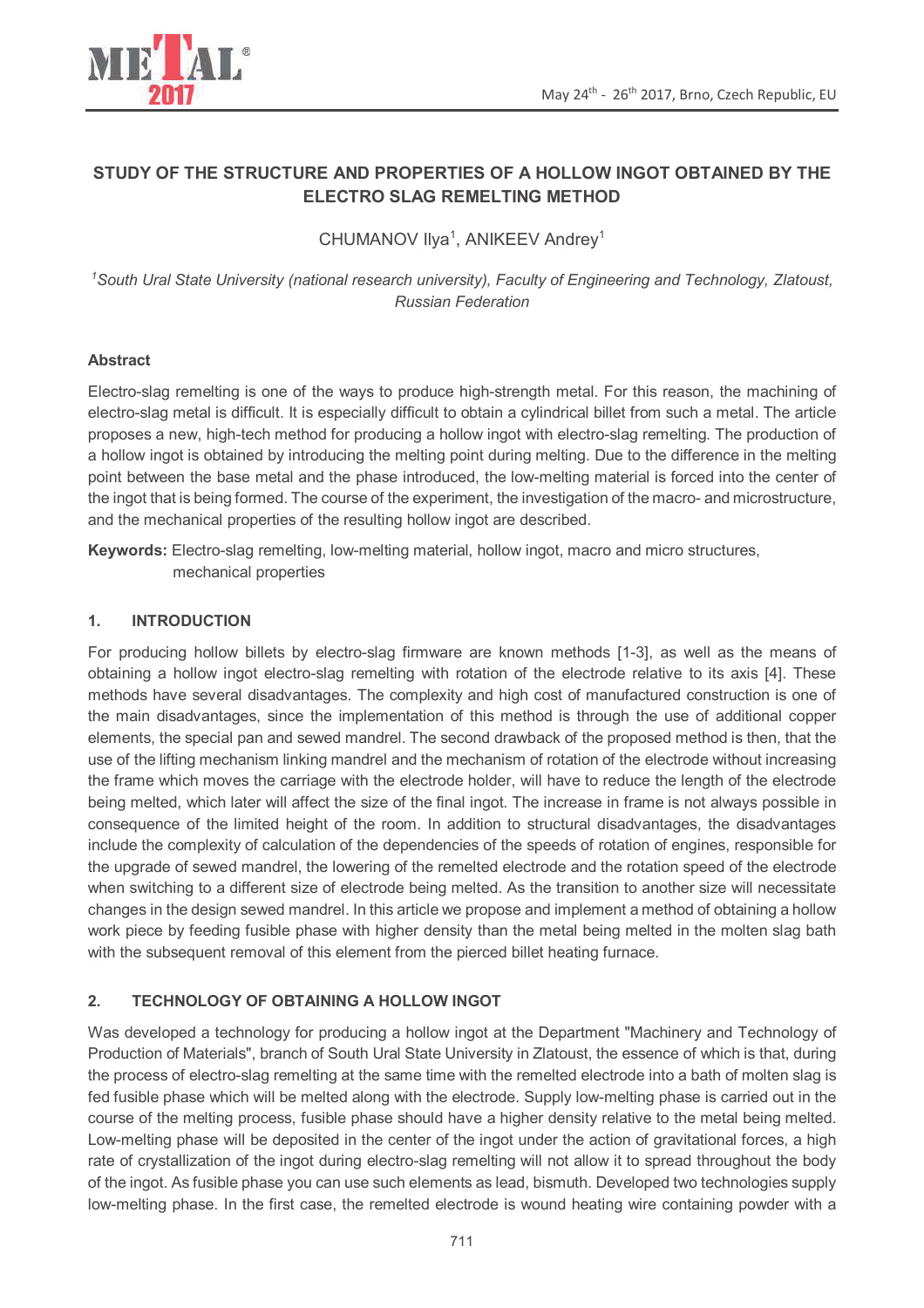

fusible element (**Figure 1a**). In the second case, the fusible phase is supplied directly into a bath of molten slag through a portioning device (**Figure 1b**).



**Figure 1** Proposed ways to introduce a low-melting phase: a - remelted electrode of wrapped wire containing low-melting phase; b - submission of low-melting phase by means of a metering device directly into a bath of molten slag

It is necessary that the speed drops of the metal being melted and a drop of low-melting phases were the same, to ensure the deposition of low-melting phase in the center of the ingot. The calculation of the radius of the metal droplets passing through the liquid slag was produced in the work [5]. On the basis of this calculation was the calculated radius of the metal droplets and droplets of the fusible element:

$$
V_M \rho_M \frac{d\omega}{d\tau} = V_M g (\rho_M - \rho_S) - C_0 F_M \frac{\rho_M \omega^2}{2},\tag{1}
$$

where  $V_M$  - the amount of metal droplets' (cm<sup>3</sup>);

 $\rho_M$  - the density of the metal (g/cm<sup>3</sup>);

 $\rho_S$  - the density of the slag (g/cm<sup>3</sup>);

- *С*0 the hydrodynamic drag coefficient;
- $F_M$  the area of the frontal section of the drop (cm<sup>2</sup>);

*ω* - the speed drops (cm/sec).

Express the volume of the metal droplets and its area of drag using the formula (1):

$$
V_M = \frac{4}{3} \pi r_M^3; \tag{2}
$$

$$
F_M = \pi r_M^2. \tag{3}
$$

Thus substituting equations (2) and (3) to (1) get:

$$
\frac{4}{3}\rho_M r_M \frac{d\omega}{d\tau} = \frac{4}{3}r_M g(\rho_M - \rho_S) - C_0 F_M \frac{\rho_M \omega^2}{2}.
$$
\n(4)

The drag coefficient is equal to:

$$
C_0 = 1.25 \,\text{Re}^{-0.5} \,. \tag{5}
$$

Where the Reynolds number for a spherical droplet is: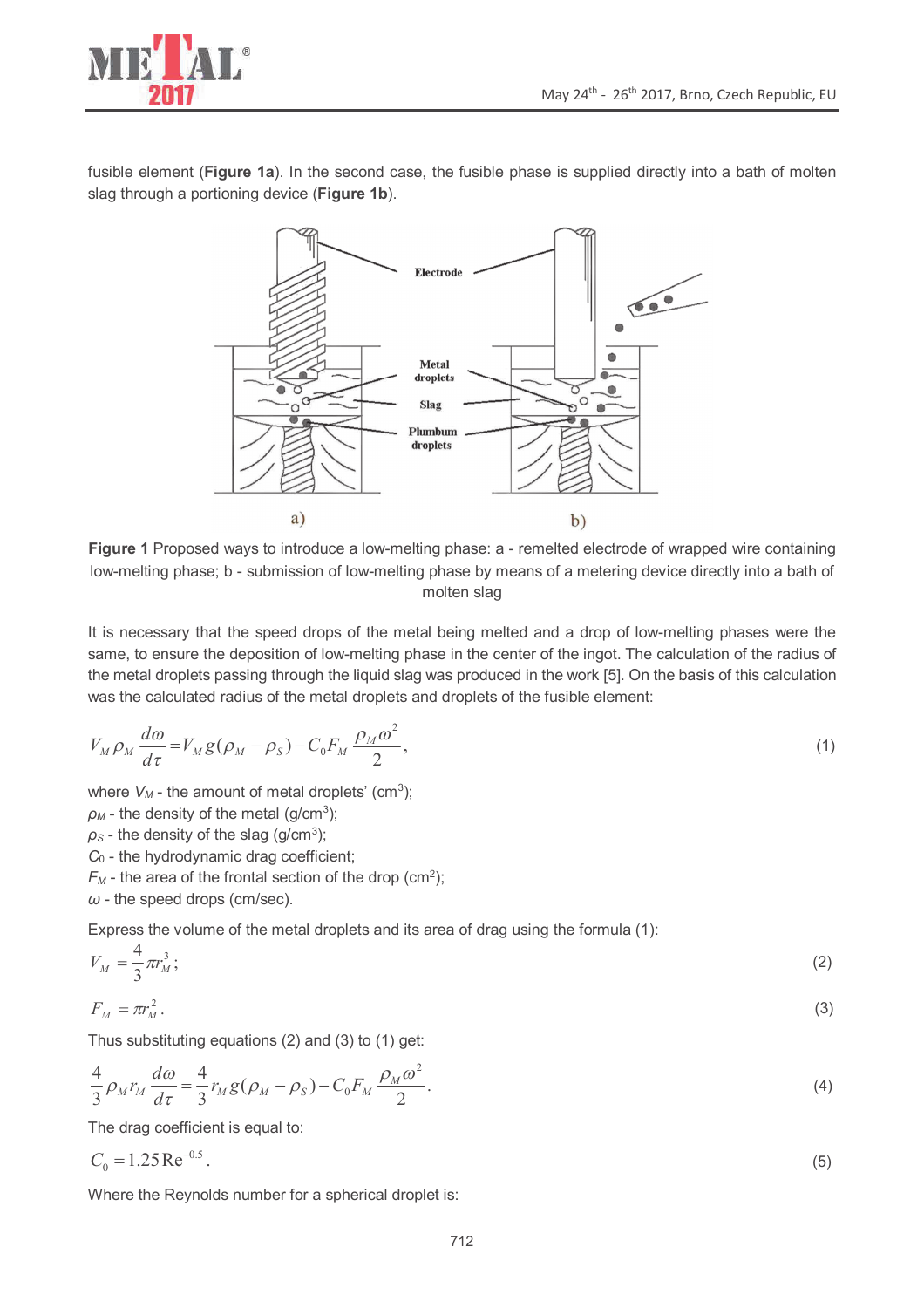

$$
\text{Re} = \frac{2r_M \omega \rho_s}{\eta}.
$$

Differential equation (6), will receive:

$$
\frac{d \operatorname{Re}}{d\tau} = \frac{2r_M \omega \rho_s}{\eta} \cdot \frac{d\omega}{d\tau};\tag{7}
$$

$$
\frac{d\omega}{d\tau} = \frac{\frac{d\text{Re}}{d\tau}\eta}{d\tau}.
$$
\n(8)

$$
\frac{d\omega}{d\tau} = \frac{d\tau}{2r_M \rho_S};\tag{8}
$$

$$
\omega = \frac{2 \operatorname{Re} \eta}{2r_M \rho_S}.
$$
\n(9)

Thus substituting equations (5), (6) and (9) into equation (4), we get:

$$
\frac{\frac{4}{3}\rho_M r_M \eta \frac{d\,\text{Re}}{d\tau}}{2r_M \rho_S} = \frac{4}{3}r_M g(\rho_M - \rho_S) - \frac{1.25\,\text{Re}^{-0.5}\rho_M \eta^2\,\text{Re}^2}{4r_M^2 \rho_S^2},\tag{10}
$$

where  $\eta$  - the coefficient of dynamic viscosity of slag (g/cm·sec).

Substituting the known values of the densities and coefficients in the formula (10) we calculated the radius of the droplet of liquid metal, as well as the radius of the fusible phase. Based on this calculated weight of the feed granules of low-melting phase to ensure he was 4 gr. The ingot is placed in a heating furnace and subjected to heat treatment after completion of the melting process. Previously on the furnace hearth heating furnace installed capacity with stops at which the ingot is positioned vertically. Places where low-melting phase melts and are derived from the ingot into the container during the heat treatment, thus forming large porosity inside the body of the ingot.

#### **3. EXPERIMENT**

The process of obtaining a hollow ingot was performed on the electro-slag remelting of A-550. Lead was used as a low-melting phase, the melting point of which is 327 °C. The lead was in the form of wire, chopped into pieces with a thickness of 7 mm and a length of 10 mm length allows avoiding occurrence of short circuit between the electrode and the mold which would have led to a frenzy of lead, and destabilization of the current regime. With 1020 °C was used as a refiner of metal. The length of the fuse being melted part of the electrode was equal to 72 cm and its diameter is 40 mm, his weight 6.91 kg. Supply of lead was carried out after the formation of the liquid metal pool and was carried out throughout the bottoms in equal portions; the total number of submitted lead was 0.98 kg. The process of electro-slag remelting was carried out using flux ANF - 6 in the number 0.98 kg, the chemical composition of the flux are presented in **Table 1**. The flux was subjected to precalcinations at 400°C for removal of residual moisture within 3 hours.

| CaF <sub>2</sub> | Al <sub>2</sub> O <sub>3</sub> | CaC     | SiO <sub>2</sub> |      | $\overline{1}O_2$ | Fe <sub>2</sub> O <sub>3</sub> |      |      |
|------------------|--------------------------------|---------|------------------|------|-------------------|--------------------------------|------|------|
| <b>Basis</b>     | 25                             | No more |                  |      |                   |                                |      |      |
|                  | 31                             | Ŏ       | 2.5              | 0.10 | 0.05              | 0.5                            | 0.05 | 0.02 |

**Table 1** The chemical composition of the flux ANF-6 [%]

Melting was conducted on the current (1.2 kA) to reduce the waste of lead. Melt duration was 11 minutes, during melting, an increase in speed of melting of the electrode, that is probably due to increase in the hot